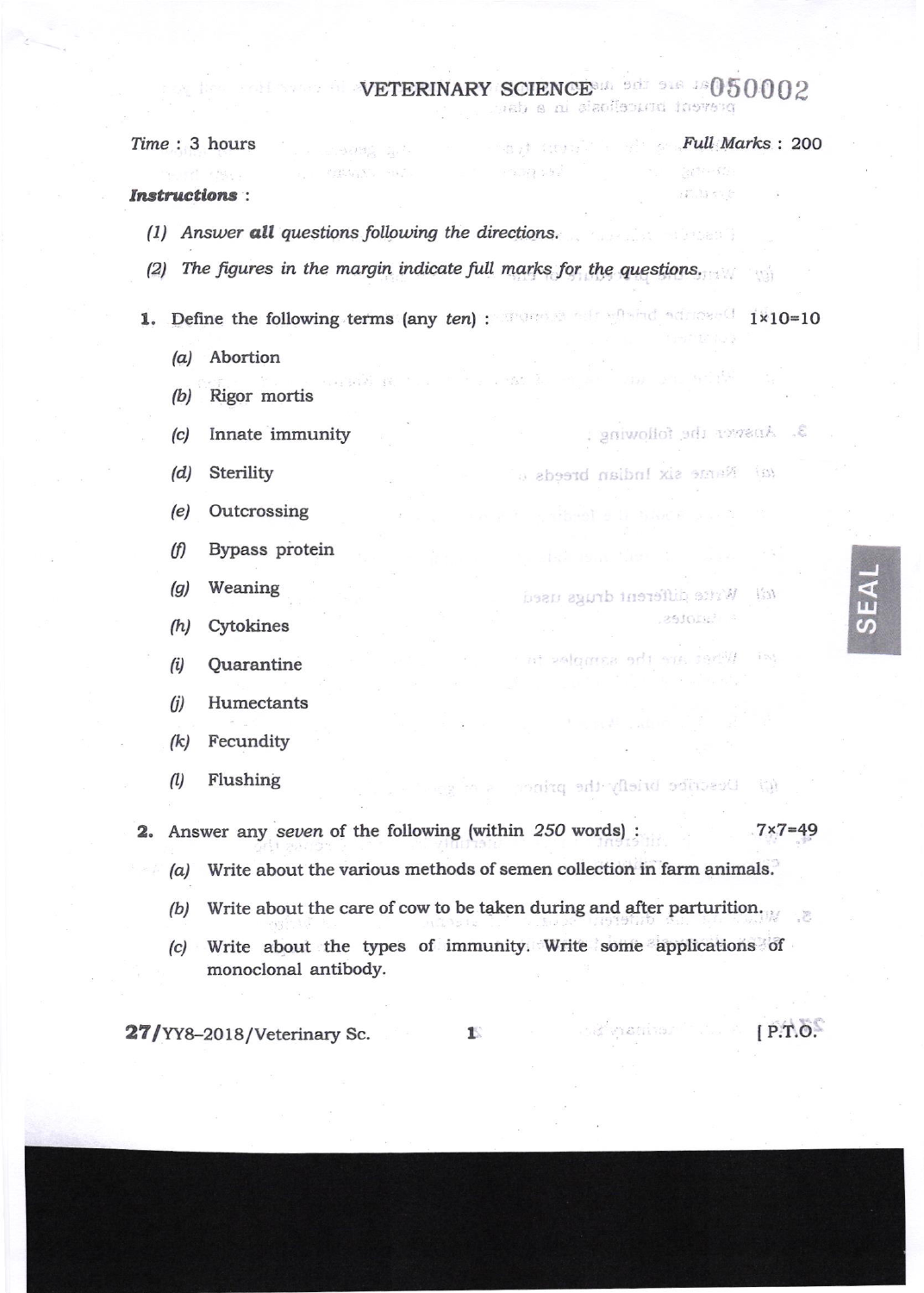- (d) What are the major symptoms of brucellosis in cow? How will you prevent brucellosis in a dairy herd?
- (e) What are the different types of housing generally found to follow among the poultry keepers? Write some advantages of deep litter NEWSTERN - 23 system.
	- $(f)$  Describe different methods of slaughter of meat animals.
	- (a) Write the procedure of cheese production.
- $(h)$  Describe briefly the economic traits of pigs to consider for starting a commercial pig farm.
	- $(i)$  Write the advantages of rabbit farming in North-Eastern region.
	- **3.** Answer the following :  $6 \times 7 = 42$

. and t

- /a/ Name six Indian breeds of cattle.
- (b) Write about the feeding of broilers for meat production.
- (c) Write different methods of packaging of fresh meat.
- (d) Write different drugs used to tranquilize wild animals along with their antidotes.
- (e) What are the samples to be collected for diagnosis of transmissible diseases? Write about different methods of sampling for the same.
- $(f)$  What is milk? Write the composition of milk of cow and buffalo (values in %).
- (g) Describe briefly the principles of good milking.
- What are the different causes of infertility in cows? Discuss the functional causes of infertility in brief. And the state of the state of the state of the state of the state of the state of the state of the state of the state of the state of the state of the state of the state of the state of the
- 5. What are the different sources of arsenic poisoning? Write the clinical signs, diagnosis and treatment of arsenic poisoning in large animals.

 $3+3+3+3=12$ 

President's C

 $27/$ YY8-2018/Veterinary Sc.  $2$